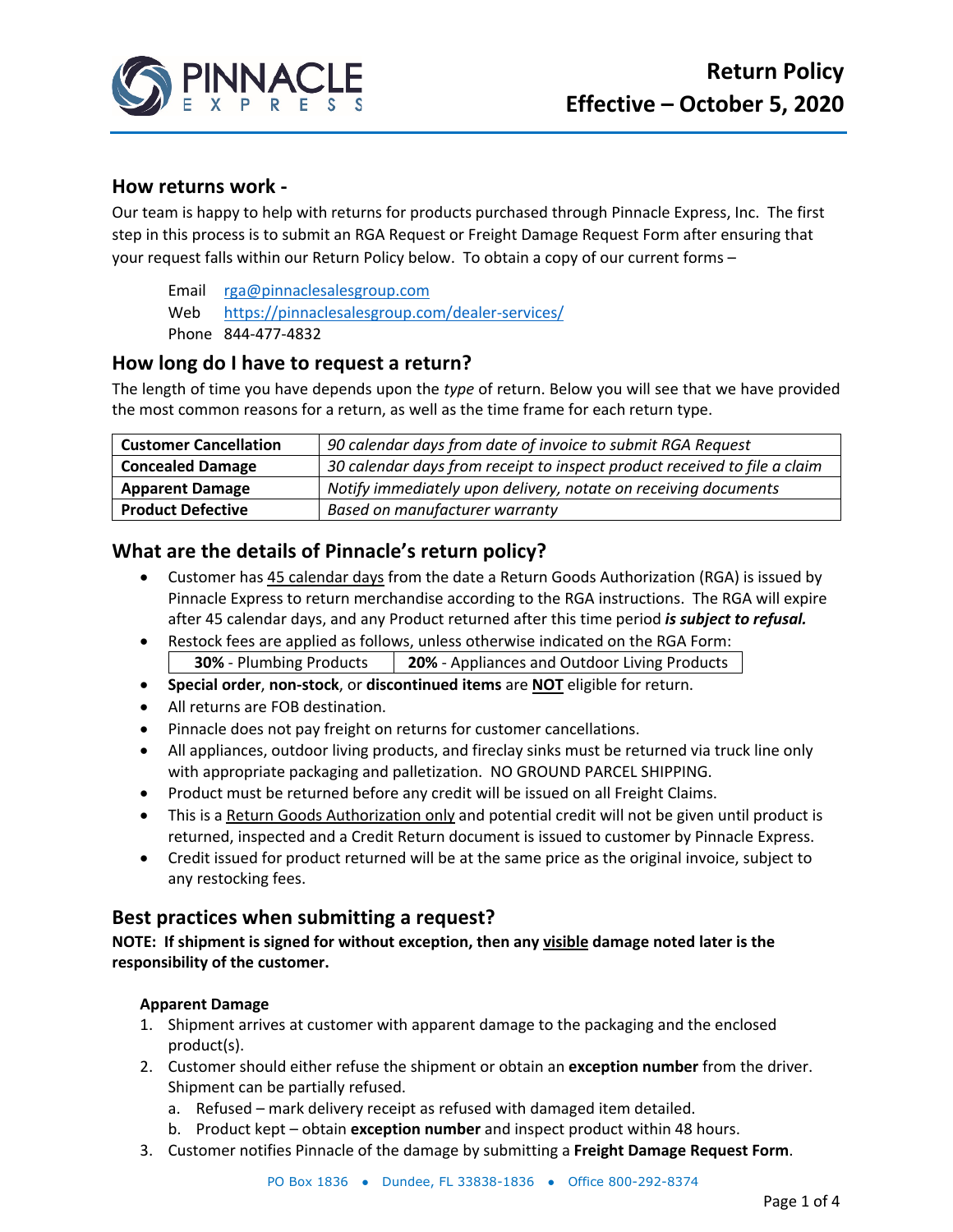

- 4. Request should include photos, providing details of refusal and exception number.
- 5. Pinnacle may schedule an inspection of damaged goods if warranted. An RGA will be created at this point to track the return process.
- 6. Pinnacle files a freight claim for the damage.
- 7. Customer issues purchase order for replacement.

### **Concealed Damage**

- 1. If shipment is signed for without exception, then any visible damage found later is the responsibility of the customer.
- 2. The customer has 30 calendar days to claim any concealed damage, as stated in the Pinnacle Terms and Conditions of Sale. If request is received after 30 calendar days, Pinnacle has the right to refuse return.
- 3. Customer notifies Pinnacle of the damage by submitting a **Freight Damage Request Form.**
- 4. Request must include pictures of the packaging and concealed damage.
- 5. Pinnacle may schedule an inspection of damaged goods if warranted, an RGA will be created at this point to track the return process.
- 6. Pinnacle files a freight claim for the damage.
- 7. Customer issues purchase order for replacement.

### **Missing Freight**

- 1. When customer receives shipment, they are responsible for verifying all quantities and items match shipping documents.
- 2. If a discrepancy is found, customer is to notate on the delivery receipt.
- 3. Customer is to contact Pinnacle by submitting an **RGA Request Form**.
- 4. Pinnacle will obtain verification from delivery receipt and research shipment.
- 5. If discrepancy is verified and reported within 5 business days, replacement product will be shipped, or credit will be issued.

### **Non-Functioning - Appliance and Outdoor Living Products**

- 1. Customer is to contact Pinnacle by submitting a **Service Request Form**.
- 2. Service must be attempted by contacting Pinnacle before an RGA is considered.
- 3. Item must be within the manufacturer's warranty period.
- 4. If item needs to be serviced, replacement parts will be sent to repair the Products, and service will be conducted by an authorized service agent.
- 5. If item is within the manufacturer's warranty period and determined to be unrepairable, then an RGA will be issued.

## **Non-Functioning - Plumbing Products**

- 1. Customer is to contact Pinnacle by submitting an **RGA Request Form**.
- 2. Pinnacle will diagnose, troubleshoot or issue RGA.
- 3. Item must be within the manufacturer's warranty period.
- 4. If item can be repaired, replacement parts will be sent to repair item.
- 5. If item is within the manufacturer's warranty period and determined to be unrepairable, then an RGA will be issued.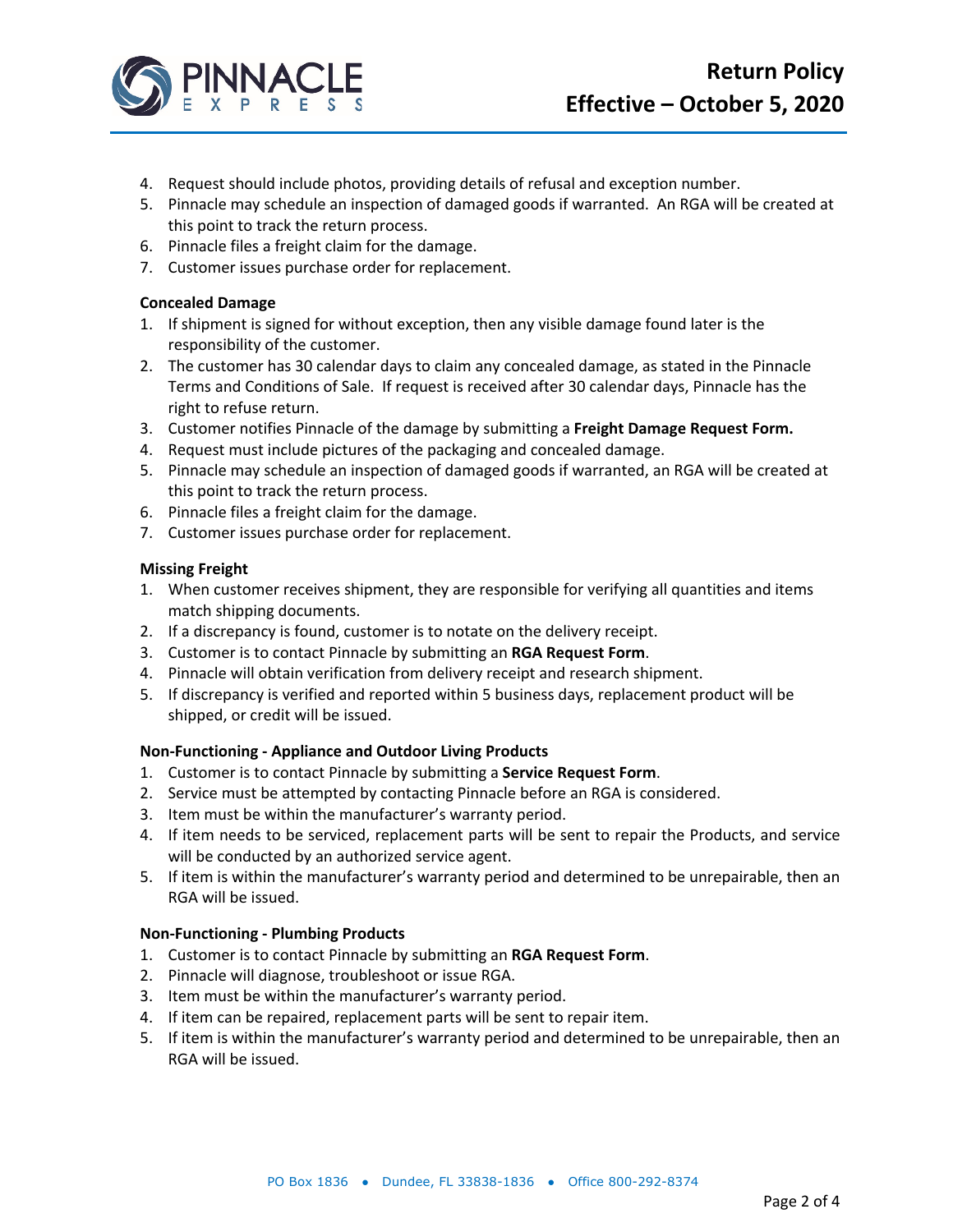

#### **Customer Canceled (Return to Stock)**

- 1. Customer is to contact Pinnacle by submitting an **RGA Request Form.**
- 2. Item must be in resalable condition in the original packaging. If not, item **will be** subject to refusal and return to customer at their expense.
- 3. Invoices must be dated within the last 90 calendar days for an RGA to be considered.
- 4. Pinnacle Express will request pictures of packaging prior to approving RGA's on all appliance / outdoor kitchen products.

#### **Sending Photos**

- When providing photos, we ask that you include the following where applicable
	- o Damage to product
	- o Close up of serial number on box
	- o Close up of serial number on unit
	- o All sides of box / packaging

#### **Pinnacle Standard Packaging**

- Pinnacle takes great care to ship its Products in a professional manner.
- We shrink wrap pallets with multiple items and place inspection stickers on every shipment.
- Every shipment is in excellent condition when it leaves our warehouse as noted pictures below.